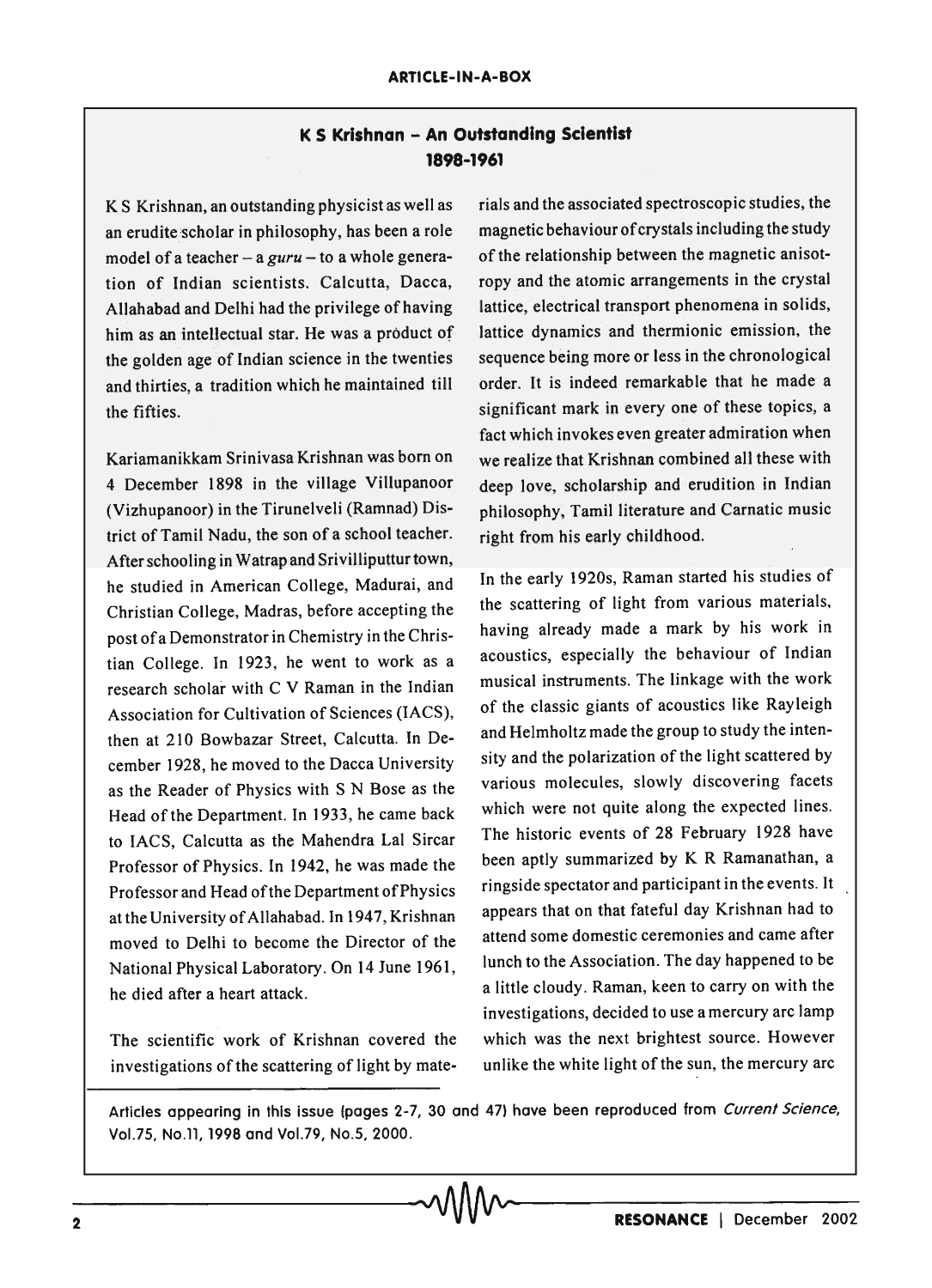gives a few characteristic lines. Thus Raman decided to analyse the scattered light with the available spectrograph. When Krishnan came after lunch, he found the Professor excitedly arguing about the new radiation. Instead of the photometric measuring of the intensity of light scattering, the spectral analysis of the scattered light had revealed wave length shifts. Krishnan quietly checked the observations and before the evening he had studied benzene and carbon tetrachloride which were available as purified liquids. The analogy with the wavelength shifts observed in the Compton effect, which had been awarded the Nobel Prize and was very much in the news, showed that there may be novel quantum effects quite different from the classical Rayleigh or Tyndall or Mie scatterings. The next few days, weeks and months were therefore periods of intense activity for Krishnan, Raman and others studying the various aspects of this new phenomenon. The publications during this period show all the excitement of these new explorations.

The saga of Raman effect, the inelastic scattering of light, has a special place in the development of quantum ideas of radiation. It showed Indian science at its best. The studies rapidly moved from the efforts to understand the full physics of the phenomenon to the application of this new knowledge as a tool to study various molecules, gases, liquids and solids. During this century, India has not perhaps succeeded in recapturing this leadership position. Some persons with a flair for the socalled investigative journalism have attempted to paint a picture that Krishnan had actually made the discovery and that Raman had taken the credit. Such uninformed mudslinging does great harm to both persons. No one goes up by pulling down others. Fortunately Raman and Krishnan had great

mutual respect and affection, visiting each other fairly regularly.

Krishnan used his innovative experimental skills to set up a new method of measuring the anisotropy of magnetic susceptibility in crystals. With modest facilities available at Dacca, he suspended the crystal by a quartz fibre in auniform magnetic field. The anisotropy produces a torque which could be measured. The effect could be amplified by using liquids with a susceptibility equal to the mean value. This simple idea enabled him to perform a whole series of delicate magnetic measurements and relate them to the anisotropic atomic arrangements in crystals like graphite, benzene and naphthalene. The studies on rare earth and ferromagnetic salts gave the first integrated evidences for the crystal field theories. Schoenberg, who was a young scholar in the University of Cambridge, recalls how he was inspired by Krishnan's elegant exposition of this simple method and started to use it successfully to study the (de Htass-Van Alphen) magnetic susceptibility of metals at high fields and low temperatures. Schoenberg was later to visit National PhySical Laboratory in the early fifties and set up a good group working on low temperature physics. These investigations of Krishnan, in light scattering and magnetic measurements, were considered so profound that he was elected to the Fellowship of the Royal Society, London in 1940 at a relatively young age of 42 years.

The movement to Allahabad in 1942 produced another gem of a work from Krishnan, this time in theoretical ideas. Along with a young colleague A B Bhatia, Krishnan started to analyse the electrical behaviour of binary alloys, first in the framework of the Bragg-Williams approxi-